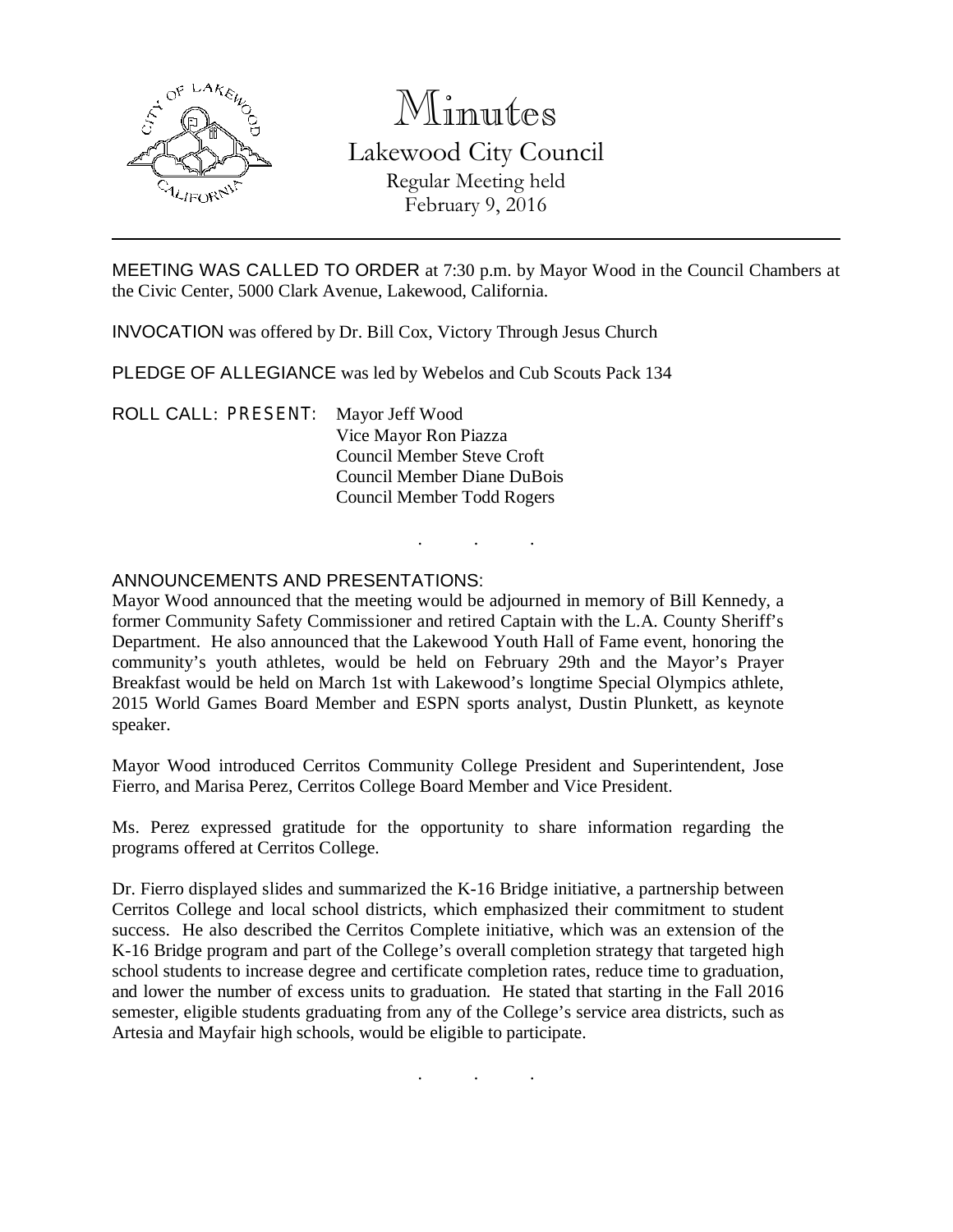City Council Minutes February 9, 2016 Page 2

ROUTINE ITEMS:

COUNCIL MEMBER DUBOIS MOVED AND COUNCIL MEMBER CROFT SECONDED TO APPROVE ROUTINE ITEMS 1 THROUGH 5.

- RI-1 Approval of Minutes of the Meeting held January 26, 2016
- RI-2 Approval of Personnel Transactions
- RI-3 Approval of Registers of Demands
- RI-4 Acceptance of Notice of Completion for Public Works Project No. 15-03, Street Resurfacing in Del Amo Boulevard from Downey Avenue to Clark Avenue, R.J. Noble Company
- RI-5 RESOLUTION NO. 2016-8; A RESOLUTION OF THE CITY COUNCIL OF THE CITY OF LAKEWOOD AUTHORIZING THE ADOPTION OF THE GATEWAY INTEGRATED REGIONAL WATER MANAGEMENT PLAN DATED JUNE 2013

### UPON ROLL CALL VOTE, THE MOTION WAS APPROVED:

AYES: COUNCIL MEMBERS: DuBois, Rogers, Piazza, Croft and Wood NAYS: COUNCIL MEMBERS: None

# 3.1 • REVIEW OF ANNUAL STATEMENT OF INTERGOVERNMENTAL RELATIONS GOALS

. . .

Paolo Beltran, Assistant to the City Manager, made a presentation based on the memo in the agenda and stated the Council's Intergovernmental Relations Committee had formulated recommendations regarding intergovernmental goals and priorities for 2016. He highlighted some of the Federal, State and Regional goals such as preserving local control of wireless and telecommunications equipment on public property; supporting continued funding for the Community Development Block Grant, Community Oriented Policing Services and Justice Assistance Grant programs; supporting water infrastructure funding; protecting the right to contract for services; opposing legislation that reduces control over the public right of way; monitoring the examination of the criminal justice system; supporting sustainable transportation funding; monitoring legislation and activities related to homelessness; continuing to support legislation, programs and funding that promote enhanced law enforcement services; and monitoring the feasibility study that will examine the potential placement of a Federal Inspection Service facility at Long Beach Airport. It was the recommendation of the Intergovernmental Relations Committee that the City Council adopt the Statement of Intergovernmental Relations Goals.

Council Member DuBois commented on the effectiveness of such legislative endeavors and thanked staff for their efforts with regards to the intergovernmental goals.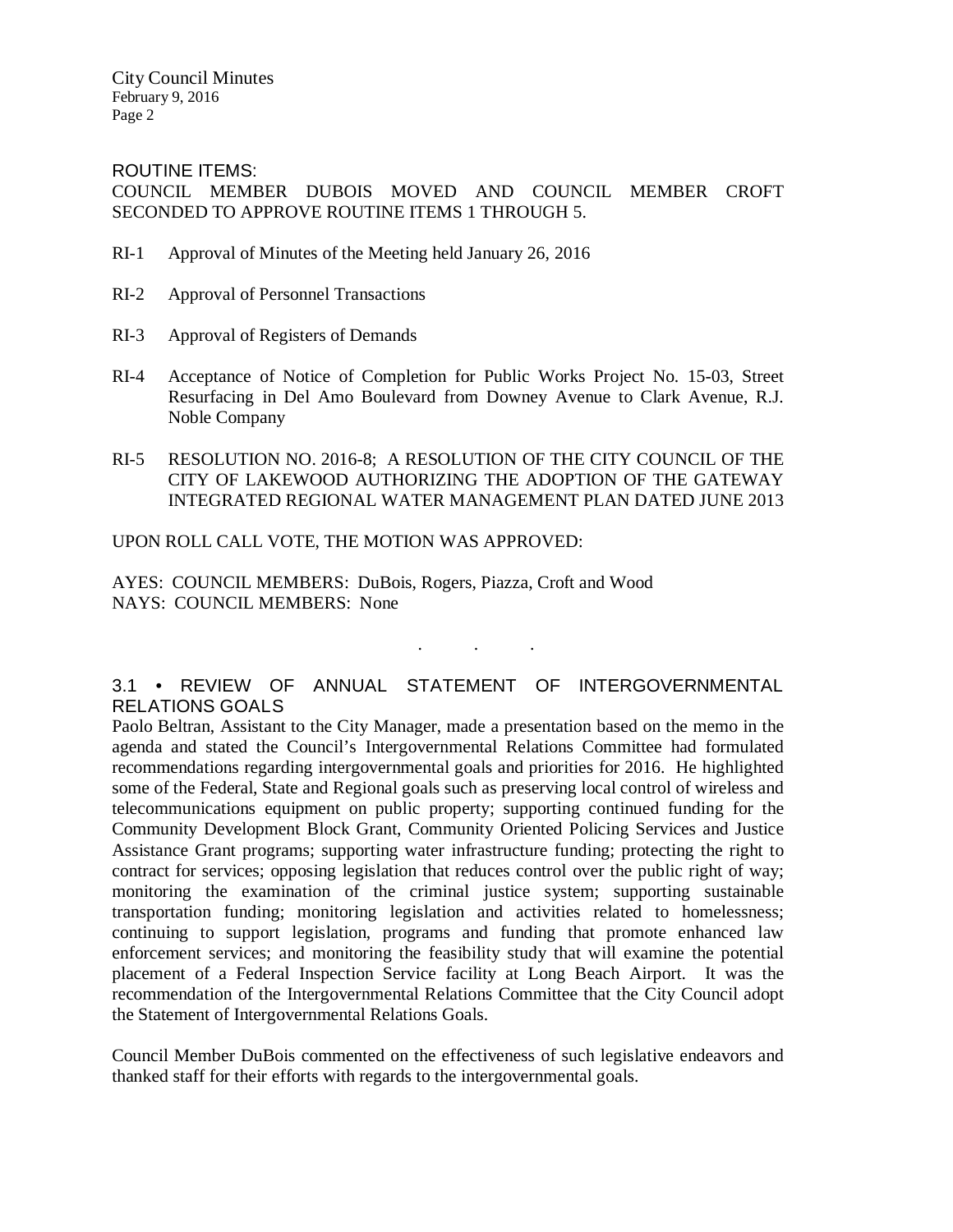City Council Minutes February 9, 2016 Page 3

3.1 • REVIEW OF ANNUAL STATEMENT OF INTERGOVERNMENTAL RELATIONS GOALS - Continued COUNCIL MEMBER DUBOIS MOVED AND COUNCIL MEMBER ROGERS SECONDED TO ADOPT THE STATEMENT OF INTERGOVERNMENTAL RELATIONS GOALS FOR 2016. UPON ROLL CALL VOTE, THE MOTION WAS APPROVED:

AYES: COUNCIL MEMBERS: DuBois, Rogers, Piazza, Croft and Wood NAYS: COUNCIL MEMBERS: None

### 3.2 • PREVIEW OF 2016 EARTH WALK EVENT

Recreation and Community Services Director Lisa Litzinger displayed slides and made a presentation based on the memo in the agenda. She described the Earth Walk "Passport to Planet Earth" event as an opportunity for participants to learn about water conservation and a sustainable future through the family-friendly activities and vendor displays from environmentally-conscious businesses and community groups. Ms. Litzinger noted that a new addition to this year's event would be the Southern California Edison Mobile Learning Center. She concluded by inviting residents to come out on Saturday, March 12th at Monte Verde Park and explore the West San Gabriel River Parkway Nature Trail.

. . .

MAYOR WOOD STATED THAT THERE BEING NO OBJECTION, THE ITEM WAS ORDERED RECEIVED AND FILED.

. . .

#### SUCCESSOR AGENCY ACTIONS

1. Approval of Register of Demands

COUNCIL MEMBER CROFT MOVED AND VICE MAYOR PIAZZA SECONDED TO APPROVE THE REGISTER OF DEMANDS. UPON ROLL CALL VOTE, THE MOTION WAS APPROVED:

AYES: COUNCIL MEMBERS: DuBois, Rogers, Piazza, Croft and Wood NAYS: COUNCIL MEMBERS: None

SUCCESSOR HOUSING ACTIONS

1. Approval of Register of Demands

VICE MAYOR PIAZZA MOVED AND COUNCIL MEMBER CROFT SECONDED TO APPROVE THE REGISTER OF DEMANDS. UPON ROLL CALL VOTE, THE MOTION WAS APPROVED:

. As we have the set of  $\mathcal{A}$ 

AYES: COUNCIL MEMBERS: DuBois, Rogers, Piazza, Croft and Wood NAYS: COUNCIL MEMBERS: None